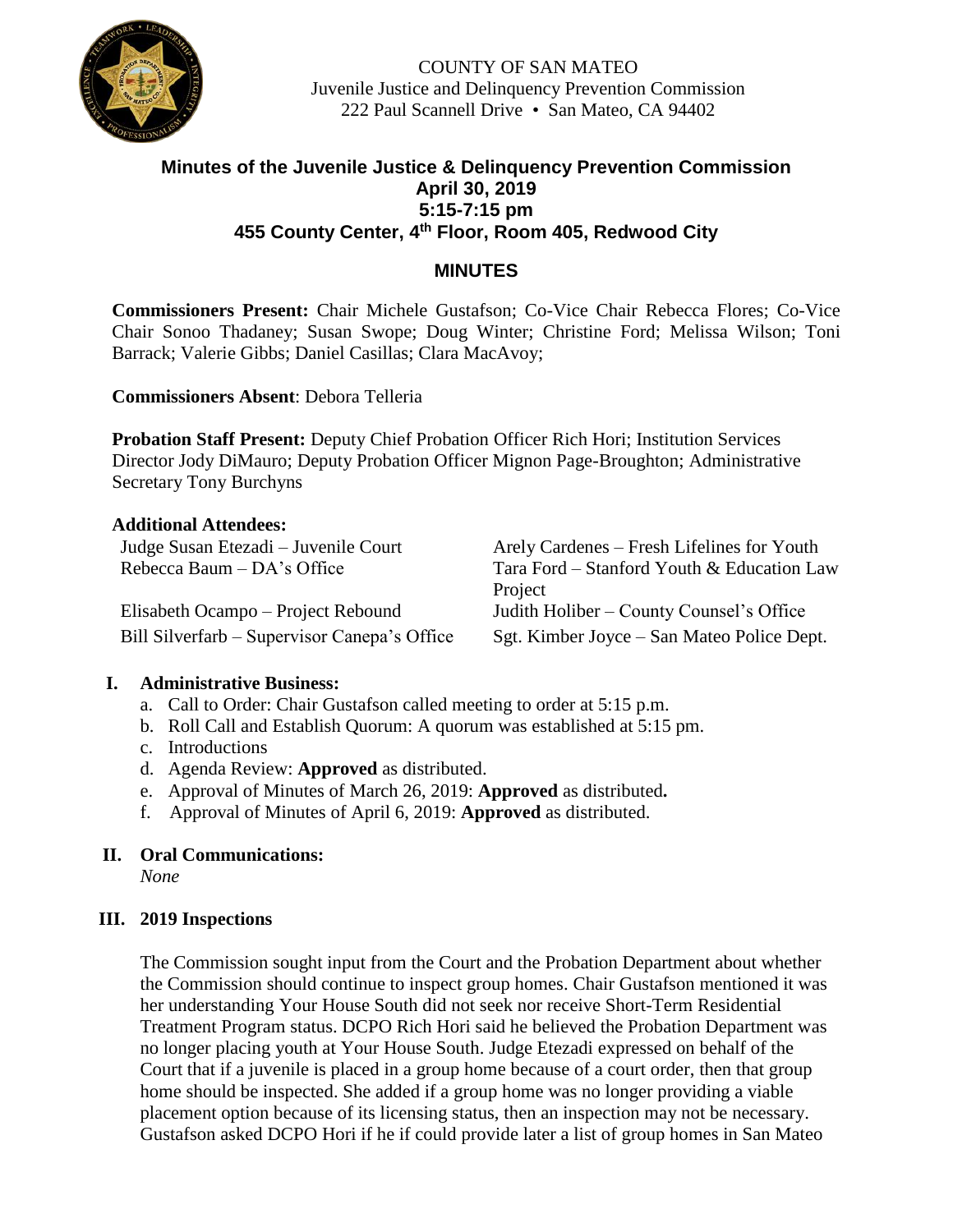County in which the Probation Department is placing youth. DCPO Hori said he would follow up.

Gustafson said there are still some slots open on this year's inspection teams and she encouraged Commissioners to sign up if they hadn't already.

## **IV. Presentation by San Mateo Police Department Diversion Program**

Sgt. Kimber Joyce of the San Mateo Police Department gave a presentation on SMPD's juvenile diversion program. The program targets youth ages 11 through 17 that have committed minor offenses. SMPD works collaboratively with the Probation Department, the San Mateo Police Activities League, and other service providers to run the program. Deputy Probation Officer Mignon Page-Broughton spoke on behalf of the Probation Department about the program's success in keeping some youth in the community out of the juvenile justice system. Sgt. Joyce said the program includes biweekly classes, monthly community service, counseling sessions, school and homework check-ins, and a weekly MDT "Youth Talk." It also includes an individualized program path for each youth, as well as three- and six-month post-program check-ins. The program typically services 15 to 20 youth at any given time.

### **V. Consideration of JJDPC Applications**

At the April 30, 2019 JJDPC meeting, JJDPC applicant Paul Bocanegra told the Commission he is on parole for a first-degree, gang-related homicide he committed in Santa Clara County at the age of 17. Since the last meeting, Mr. Bocanegra allowed his parole officer to provide further information to the Commission regarding his parole status and the specific offense for which he was convicted.

Commissioner Ford expressed concern that Mr. Bocanegra's application to join the Commission is premature due to the nature of the offense, the recency of his release, and the fact that he is on parole. Ford said parole is a period in which a formerly incarcerated offender is being monitored until he can demonstrate he can abide by laws, that he no longer presents a danger to the community, and that he has been rehabilitated. Ford said she views the period of parole as a "test time" and she believes the Commission should defer Mr. Bocanegra's application until he completes his period of parole. Ford also said she thinks it is concerning that Mr. Bocanegra would not be able to fulfill some of the duties of the Commission because he would not be allowed to enter the Juvenile Hall or girls camp, according to Chief Probation Officer John Keene.

Chair Gustafson said Mr. Bocanegra has a life parole term, according to his parole agent. However, he has a discharge review scheduled in September 2024.

Commissioner Swope asked when Mr. Bocanegra was paroled from prison. Gustafson said he was released on parole last year.

Co-Vice Chair Thadaney said Mr. Bocanegra does not have any conditions of parole prohibiting contact with juveniles, according to his parole agent. She also said Mr. Bocanegra has been granted passes to travel to Salinas State Prison, Mule Creek State Prison, and Sierra Conservations Corps State Prison, and all three State Prisons have granted gate clearances for Mr. Bocanegra to be a guest speaker. Thadaney said she thinks our justice system is based on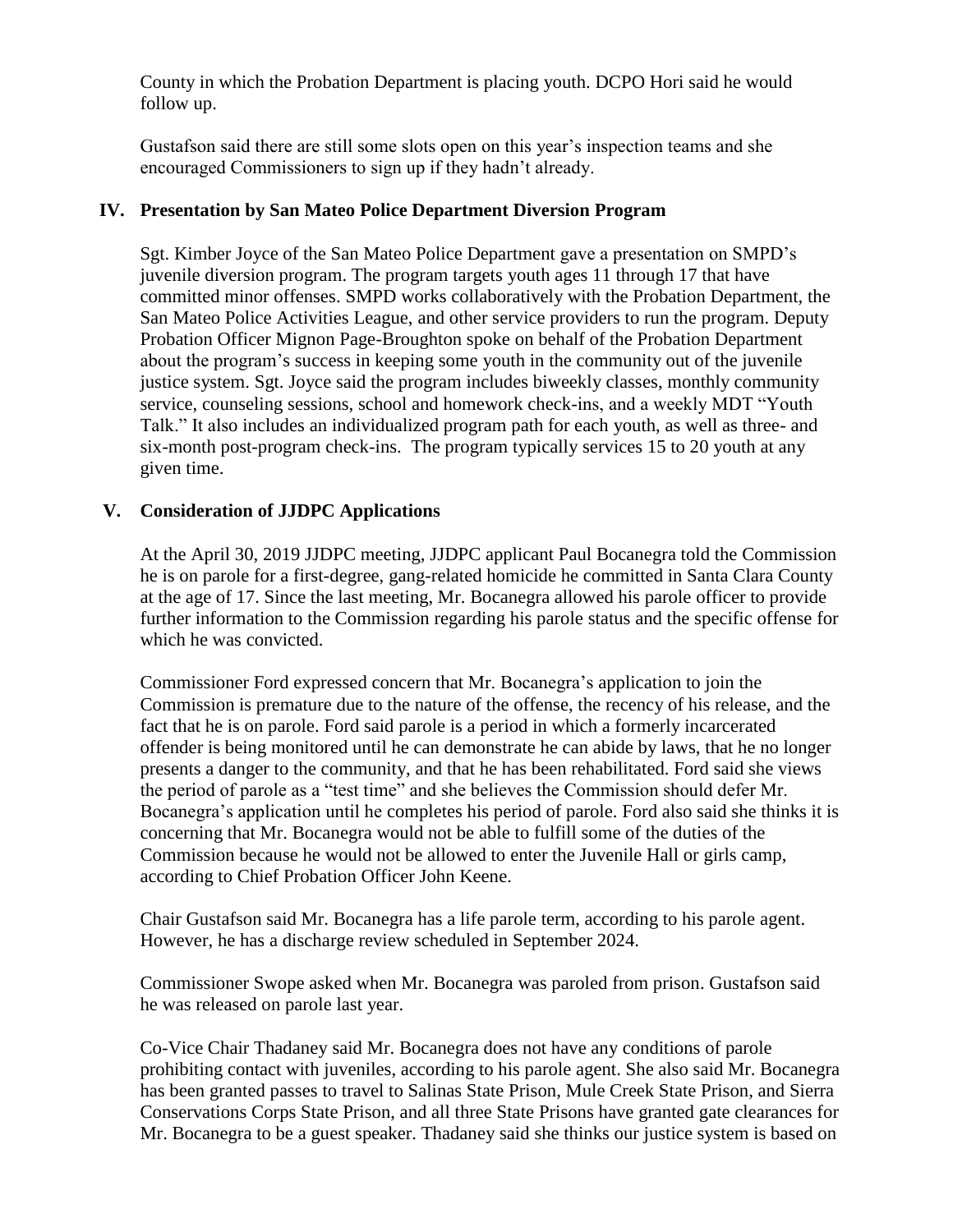reform, and if you are released it is because the system believes you have reformed. Given County Counsel's advice that Mr. Bocanegra's conditions of parole don't bar him from serving on the Commission, Thadaney said she respectfully disagrees with Commissioner Ford's viewpoint.

Commissioner Winter said even though Mr. Bocanegra wouldn't be allowed to enter the county's youth detention facilities, he could still bring valuable insights to the JJDPC's annual inspection process. He added Mr. Bocanegra seems passionate about his work with atrisk youth and could be an asset to the Commission.

Commissioner Swope said Mr. Bocanegra's actions since being released on parole indicate he's passionate about helping others avoid the problems he created for himself. She said her only concern is that Mr. Bocanegra would not be able to participate in the JJDPC's juvenile detention facility inspections.

Juvenile Hall Director Jody DiMauro confirmed Chief Keene has indicated Mr. Bocanegra would not be allowed to enter the Juvenile Hall and Camp Kemp while on parole. Thadaney inquired if the chief could legally bar someone from entering these facilities. Chair Gustafson said while the Commission did not have an official legal opinion on the matter, she believes it is at the discretion of the facility to permit or prohibit a person from entering the facility.

Commissioner Casillas said the fact that Mr. Bocanegra applied for and was granted a transfer to reside in San Mateo County speaks to his desire to explore a new paths and access opportunities he might not have in the community in which he offended.

Co-Vice Chair Flores and Commissioner MacAvoy both expressed concern that rejecting Mr. Bocanegra's application would go against what the Commission advocates for, which is giving juvenile offenders a second chance. He should not continue to be judged by something he did more than 20 years ago as a juvenile.

Co-Vice Chair Thadaney added she believes Mr. Bocanegra would bring a valuable lens as a formerly incarcerated person who now works with at-risk youth.

M:/Swope, S:/Thadaney: **Approved** by the following vote to recommend the Superior Court and the Board of Supervisors accept and appoint Mr. Bocanegra as a Commissioner: Ayes: 9 – Gustafson, Flores, Thadaney, Swope, Winter, Wilson, Barrack, Gibbs, Casillas and MacAvoy.

Nays:  $1 -$  Ford.

Commissioner Wilson voiced her support of Monroe Labouisse's application to join the Commission, citing his professional experience and volunteer work as a Court Appointed Special Advocate in San Mateo County.

M:/Wilson, S:/Swope: **Approved** unanimously to accept Mr. Labouisse as a Commissioner.

# **VI. Update on Phoenix Reentry Program**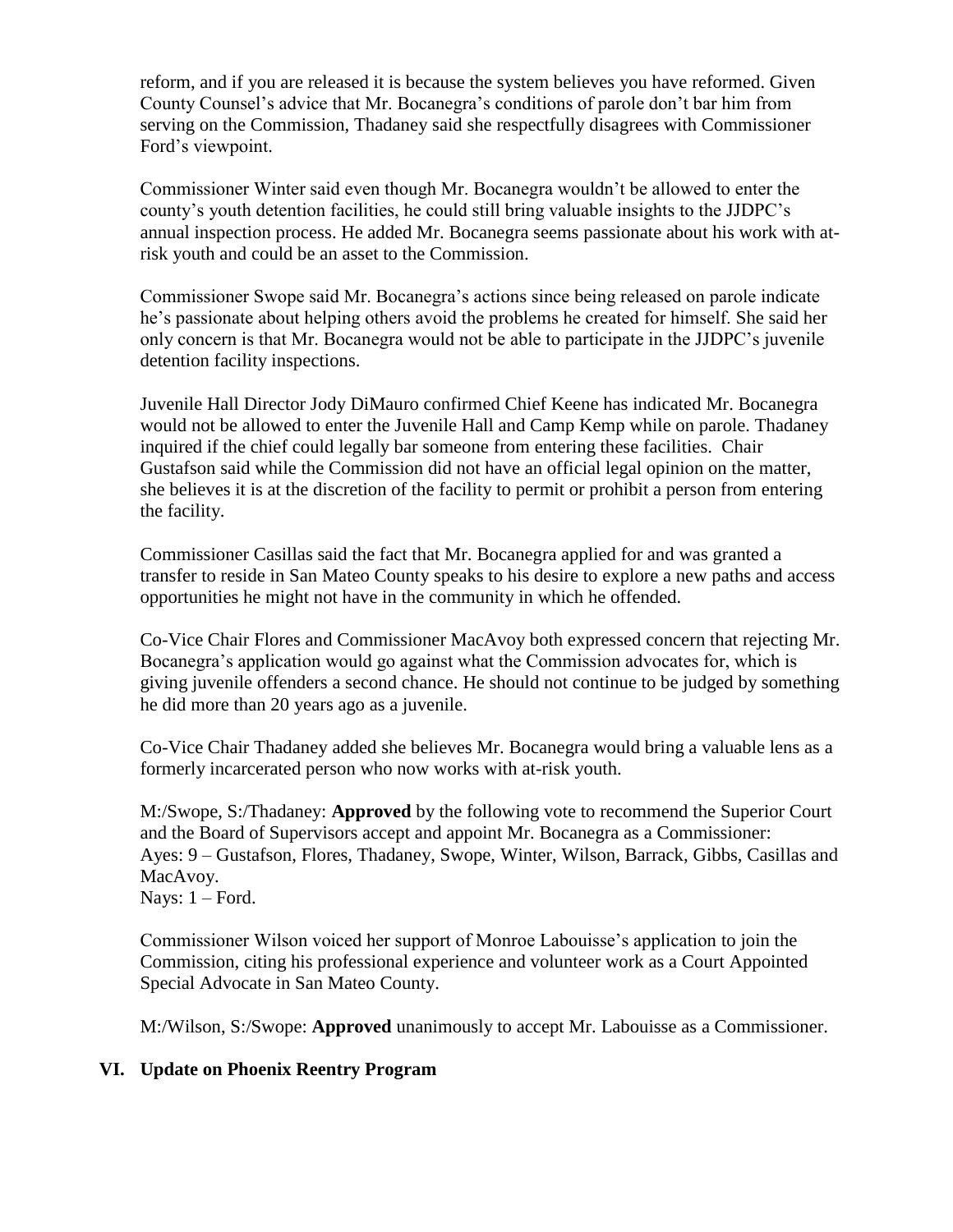DCPO Hori said the Phoenix Reentry Program at the Juvenile Hall is still in the planning stages. The first step is to define which youth would be suitable for the program and to work with the Courts to establish a review calendar for youth participating in the program. Another step is to finetune which reentry programs and services will be available to youth and families both during and after the youth's period of incarceration. Hori said the Department will engage stakeholders as the planning process moves forward. He said the Department hopes to complete the planning phase in about 60 days.

Commissioner MacAvoy asked if the female youth would be eligible for the program. Juvenile Hall Director Jody DiMauro said she envisions the program initially serving male youth because the female youth in custody still have the option of being placed at Camp Kemp, whereas the camp option no longer exists for the boys. However, DiMauro said that doesn't mean the Phoenix Reentry Program couldn't accommodate girls in the future as the program is built out. Meanwhile, she said the Department would find other ways to offer the new enhanced reentry services to the female youth in the facility.

Commissioner Wilson asked if the program would assess the needs of families, including help with basic economic needs, housing, et cetera. Director DiMauro said the evidencebased assessment they'd be using for post-dispositional youth will be multi-faceted, covering education, home environment, family relationships, and peer group associations. She added the Department will still be partnering with San Mateo County Behavior Health and Recovery Services to connect youth and families with mental health and substance abuse services.

Rick Halpern of the Private Defender Program said diverting kids from the justice system often produces positive outcomes. However, once kids are in the system, it can be very difficult to get them out, he said. He urged the Commission to focus its attention on programs and services that can help get youth out of the system once they're in it. Gustafson said it sounds like this is a challenge the Phoenix Reentry Program is poised to take on.

Commissioners MacAvoy and Swope suggested community service could be a good way to help incarcerated youth develop empathy and establish personal connections with adults as they transition back to their communities. Swope emphasized the need to provide opportunities for meaningful community service.

### **VII. Consideration of Proposal to Board Regarding Juvenile Hall Closure**

The Commission discussed a proposal by Co-Vice Chair Thadaney and Commissioner Casillas to send a letter to the San Mateo County Board of Supervisors urging them to convene a committee to 1) explore closing the Juvenile Hall over the next three to five years and 2) reinvest in alternatives to detention that would have a therapeutic and restorative focus.

Casillas talked about a strategic planning effort underway in King County, Washington to reduce and perhaps ultimately eliminate the use of secure detention for youth. Casillas said he would like to see San Mateo County explore a similar approach to juvenile justice reform.

The Commission reviewed a draft letter to the Board of Supervisors by prepared by Thadaney and Casillas, as well as a shortened version prepared by Commissioner Swope.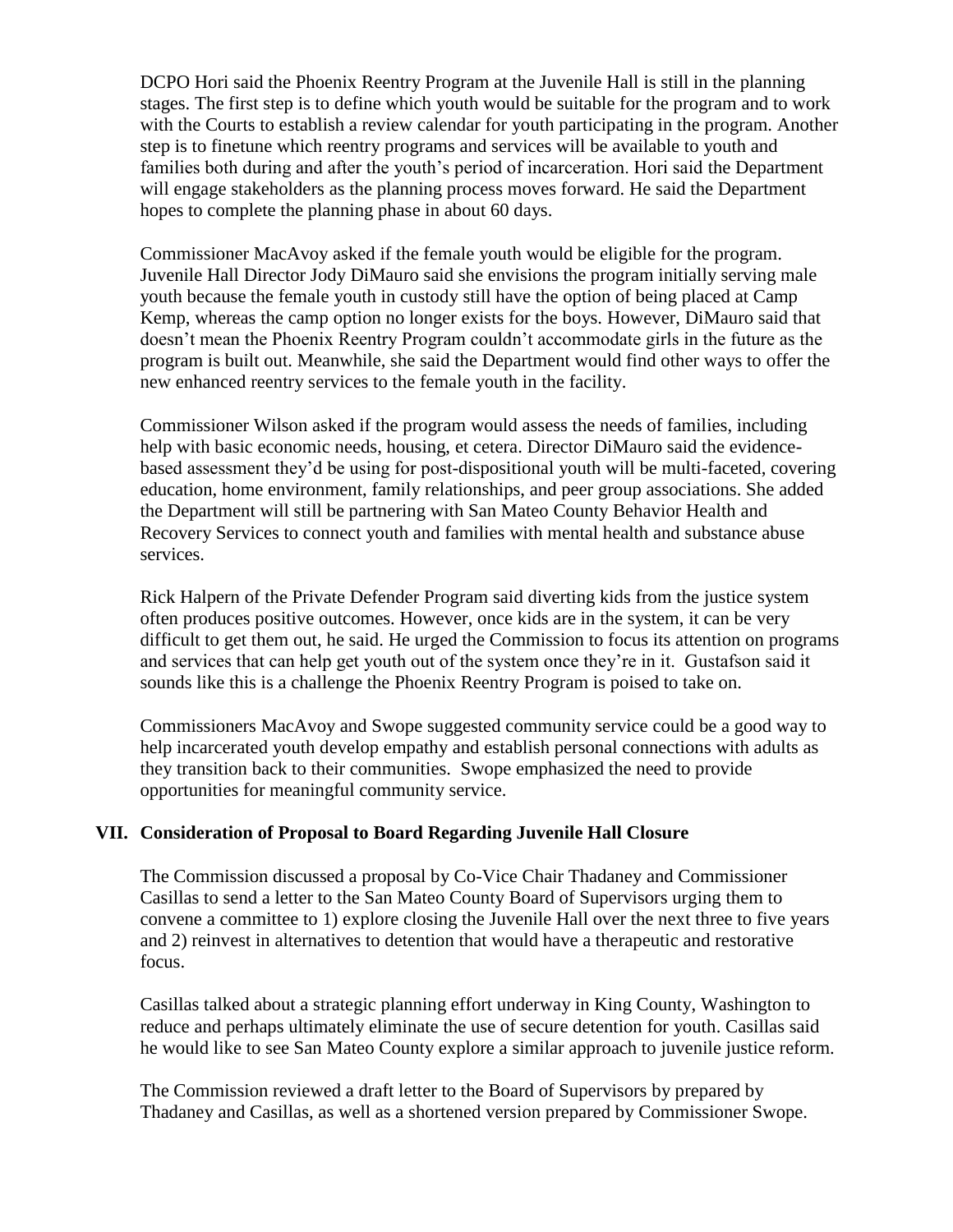Tara Ford of the Youth and Education Law Project at Stanford University voiced her support of the idea of requesting the Board of Supervisors to convene a committee to look at improving support for vulnerable youth in San Mateo County.

Bill Silverfarb, legislative aide for Supervisor David Canepa, told the Commission Supervisor Canepa would be interested in pursuing the idea of convening a committee if it were Commission's will to do so.

Chair Gustafson proposed deferring any action on the matter to the next JJDPC meeting to allow more time to review the proposal.

Commissioner MacAvoy suggested modifying the language of the proposal since the idea of closing the juvenile hall may be perceived as too radical. MacAvoy said she agrees there are disparities in the juvenile justice system that favor affluent youth. She also said she would have hesitations around specific suggestions such as reopening Camp Glenwood because disadvantaged families may have difficulty accessing the remote facility.

Commissioner Wilson said she backs the draft letter as prepared by Thadaney and Casillas. Wilson asked Silverfarb if he would consider preparing a short summary of the letter. Silverfarb said he would be willing to do so.

Commissioner Ford asked for clarification on whether the proposal would seek to close juvenile hall or look at issues surrounding reformative justice. Ford said she thinks the juvenile hall serves a purpose because some crimes are enormous dangers to the community. Chair Gustafson agreed with Ford's desire for clarity on the core intention of the proposal.

Commissioner Swope raised the issue of the financial cost of running the Juvenile Hall considering declining youth incarceration rates in the County and across the state. She referenced a 2016 San Mateo County Civil Grand Jury report that questioned the cost of operating the juvenile hall. Swope added one of her concerns about the possibility of Bay Area counties closing juvenile halls would be what to do with the small percentage of youth who are dangerous and cannot be allowed out on the street.

Vice Co-Chair Thadaney agreed the issue is complex. She said she would like the proposed committee to study the issue and make well-informed, evidence-based recommendations.

Commissioner Wilson said she has read a news article reporting a proposal in San Francisco County to close San Francisco's juvenile hall includes a provision to maintain a smaller locked facility for dangerous youth offenders.

Commissioner Barrack said she supports the concept of the proposal but thinks the wording should be changed.

Gustafson said she would like the proposal to reflect a desire for radical reform and reference movements in other counties toward reducing or eliminating youth incarceration.

Thadaney said she would draft a revised letter and share it with the Commission prior to the next JJDPC meeting. Ford asked if commissioners could forward suggestions to Thadaney.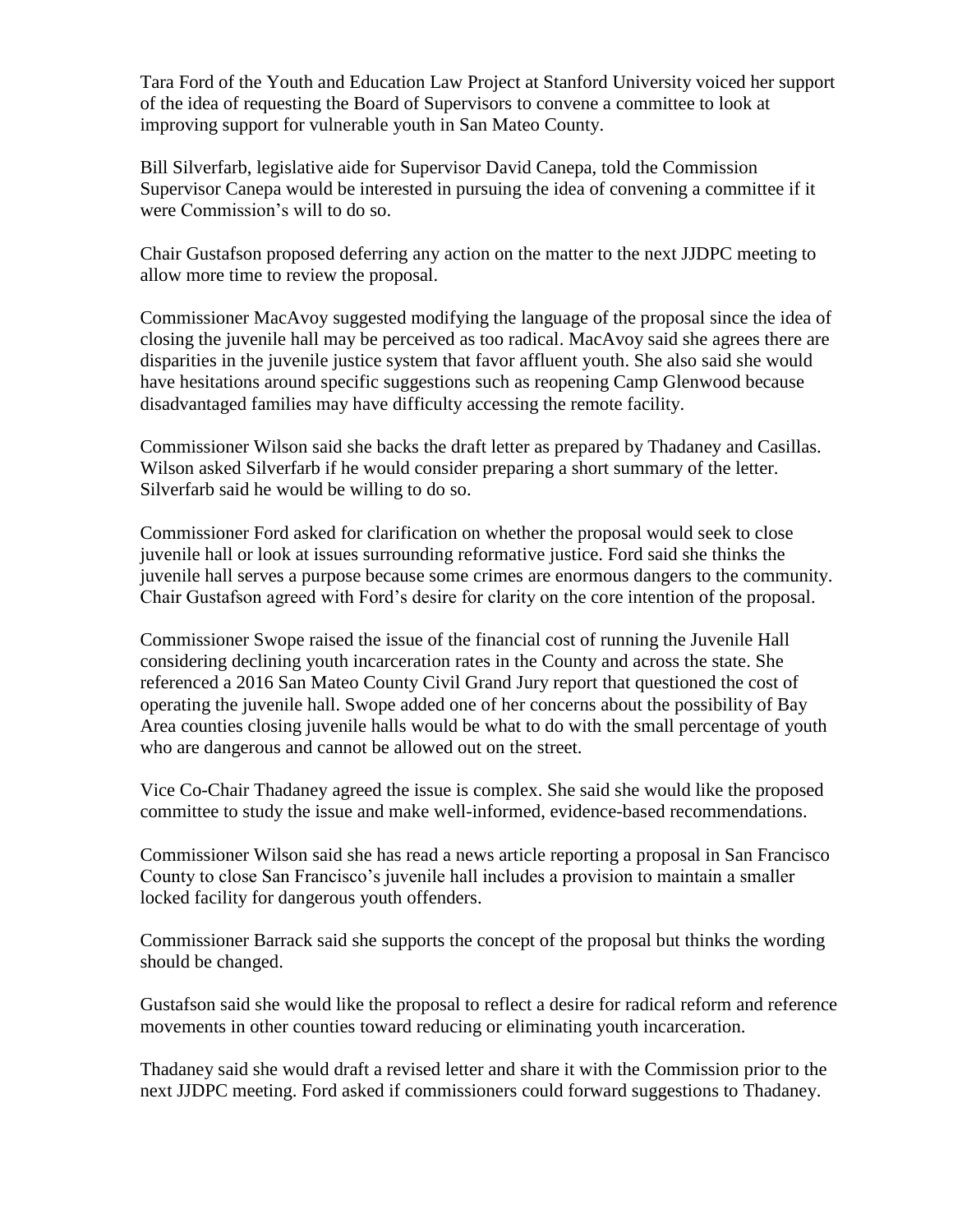Thadaney said suggestions should be forwarded to her a timely manner, so she could incorporate them into the letter.

Deputy County Counsel Judith Holiber said if the Commission votes to send the final letter to the Board of Supervisors, it would need to make sure the letter, the draft, and all the suggestions that are proposed are part of the Board packet for the meeting.

#### **VIII. County Office of Education Remarks and Discussion**

*No report*.

#### **IX. Private Defender Program and Remarks**

*No report***.**

#### **X. Court Remarks and Discussion**

Presiding Juvenile Court Judge Etezadi said Commissioner Telleria had attended the Court's monthly meeting with the Probation Department, the DA's Office and the Private Defender's Office.

Judge Etezadi swore in Co-Vice Chair for Sonoo Thadaney for her second term.

### **XI. Youth Commission Update**

*No report.*

### **XII. Probation Updates**

Juvenile Hall Director Jody DiMauro reported the following juvenile detention statistics:

- 6 girls at Camp Kemp and 6 GEP girls attending school at Kemp.
- 66 youths at Juvenile Hall (55 boys, 11 girls; average age 16.7 years)
	- o 69.7 percent Hispanic or Latino.
	- o 10.6 percent black
	- o 7.6 percent white
	- o 6.1 percent Hawaiian or Pacific Islander
	- o 3 percent other race
	- o 1.5 percent Asian
	- o 1.5 percent Native American

Deputy Chief Probation Officer Rich Hori reported there are 12 youth currently in general placement.

In response to a question that came up at the last JJDPC meeting, DCPO Hori said the Juvenile Services Division currently has 35 deputy probation officers and 8 managers. The division supervises 291 cases – a number which has declined significantly in the last five months.